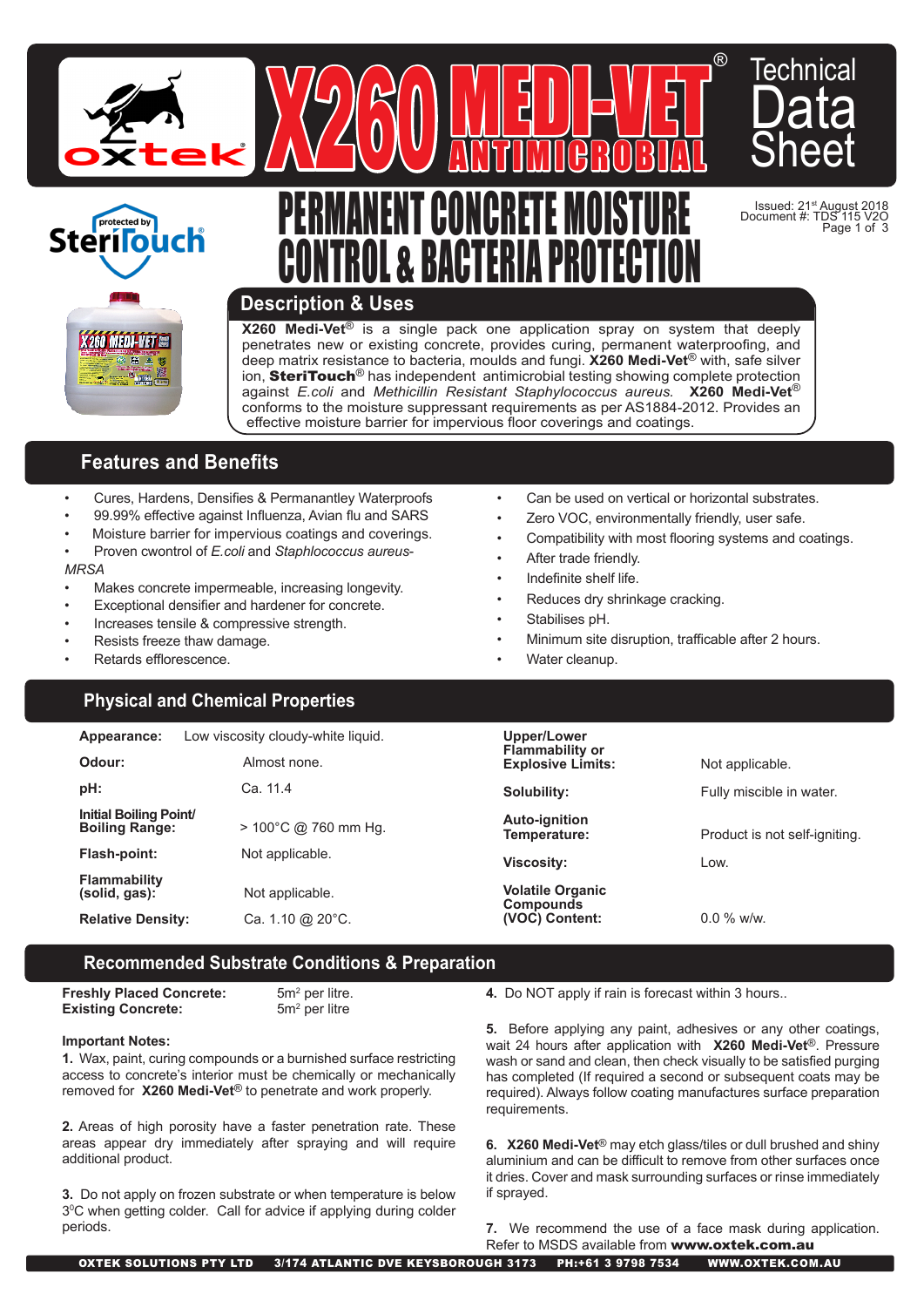

# **Application Guide**

#### On Already-Set Concrete:

Apply **X260 Medi-Vet**® using a low-pressure non-atomizing,spray apparatus such as a pump-tank or battery pack sprayer. Hold spray tip (eg .019" - .024") 150mm from surface, apply **X260 Medi-Vet**® at minimum rate of **5m2 per litre** with an overlapping spray pattern of 50%. Begin application at the lowest elevation. For example, walls and slopes should be applied side to side, from the bottom up.

Using a soft broom sweep and spread out puddled product as it penetrates. Do not allow product to puddle dry on the surface. If product gels on the surface remove with a squeegee.

#### At Time of Pour:

Note: In hot climates, mist-wet the surface with water and remove any puddles prior to application.

Apply with a low-pressure non-atomizing, spray apparatus such as a

## **Additional Data and Precautions**

### **Available in 15, 200 and 1000 litre containers.**

- **1.** Any coatings or burnished surface that may restrict penetration access to the concrete's interior must be chemically or mechanically removed for **X260 Medi-Vet®** to penetrate.
- **2.** Protect areas not intended for coverage.
- **3. X260 Medi-Vet®** may etch glass/tiles or dull shiny aluminium and can be difficult to remove from other surfaces once it dries.

Issued: 21<sup>st</sup> August 2017<br>
pcument #: TDS 115 V2O Document  $#$ : TDS 115 Page 2 of

pump-tank or battery pack sprayer. **X260 Medi-Vet**® is ideally applied to the newly-poured concrete surface as soon as is practical following its surface finishing phase.

Should conditions require the surface to be walked on, for application, concrete should be allowed the time to adequately set, so as not to imprint or mar its surface during application. Recommended minimum coverage rate is **5m2 per litre**. Floor coverings and coatings can be installed after 14 days from placement of **X260 Medi-Vet**® application.

**Caution:** Like many construction materials including fresh concrete **X260 Medi-Vet**® contacting glass should be flushed with water and not be allowed to dry, since glass/tiles will etch. **X260 Medi-Vet**® will dull the shine on shiny aluminium, however, aluminium's integrity will be otherwise unaffected.

- **4.** Do not apply on frozen substrate. Only apply if temperature is  $3^{\rm o}$ C and rising. Call for advice if applying during colder periods.
- **5.** As good safety practice we do recommend the use of a face mask during application. Refer to MSDS.
- **6.** Warranties are not available on concrete older than 15 years, call for advice.
- **7.** For more information read Material Safety Data Sheet available at www.oxtek.com.au

## **Warranty Registration**

Call your Oxtek Solutions Office to arrange personal assistance and advice anywhere in Australia or New Zealand. We have technical expertise and experience to help and consult on your next project or help your existing project maintain time and budget.

# **Certifications**

An issued warranty is project specific and will require us to provide consultation and a registered specification number. Call today. Warranties are not available on concrete older than 15 years, call **+61 3 9798 7534** for advice today.